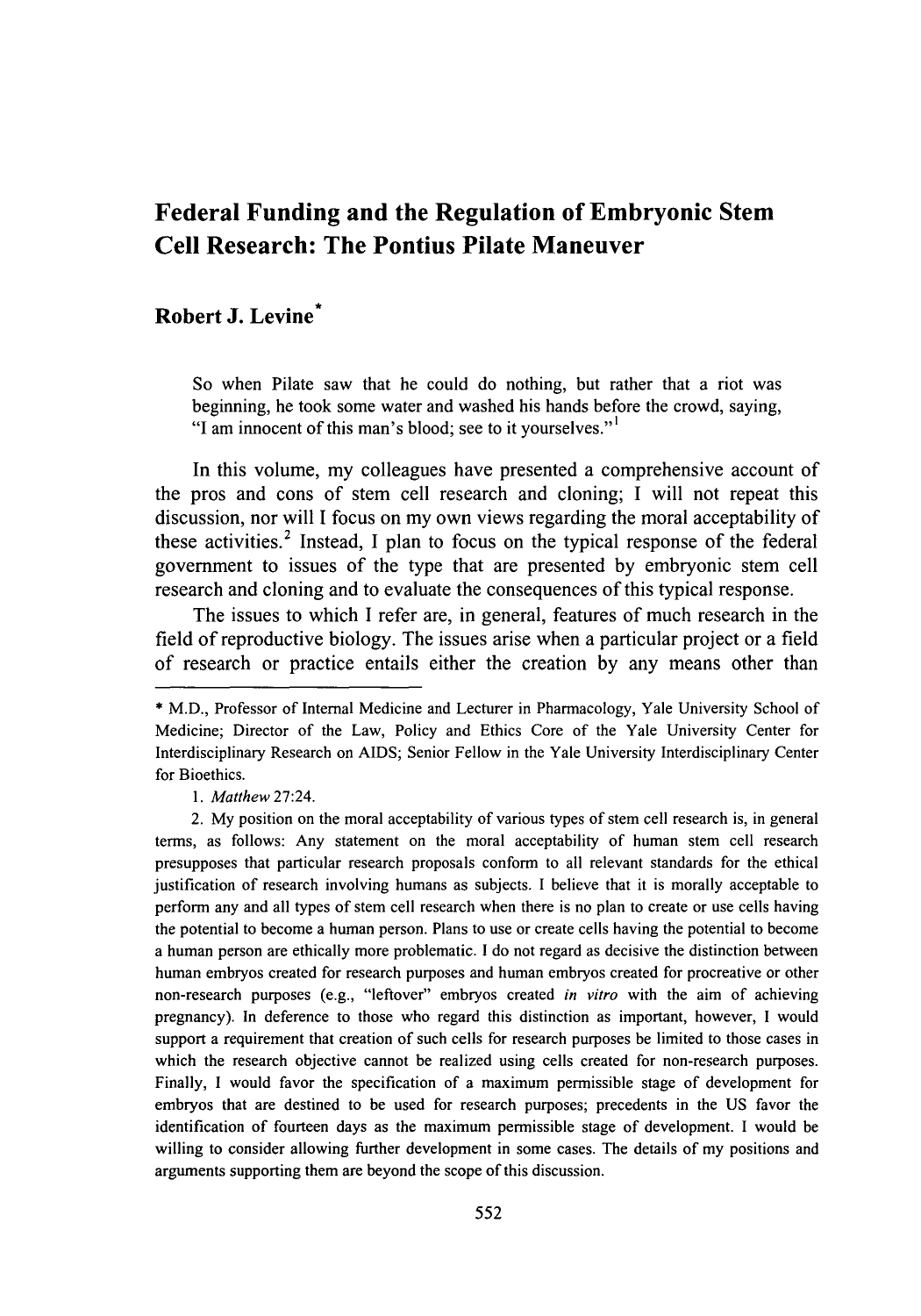"natural procreation" of an entity that could develop into a human person, or the destruction of such an entity, whether the entity was created "naturally" or *in vitro.* Embryonic stem cell research includes both problematic procedures: the creation of embryos via in vitro fertilization (IVF) or cloning, and the derivation of cell lines (necessitating the destruction of the potential for an embryo to develop into a person). Cell lines created from so-called "adult" stem cells do not fall under this category because an "adult" stem cell cannot develop into a human person.<sup>3</sup> Federal officials would strongly prefer not to alienate those who believe destruction of embryos that could develop into human persons is murder (notably, but not exclusively, the religious right) or that the creation of human life by artificial means is morally wrong. They similarly do not want to appear to oppose the efforts of scientists to pursue cures for deadly or disabling diseases, particularly when the means to pursue such cures are advocated aggressively by popular public figures.

The federal official who must produce a policy to govern such fields of research or practice appears to be ensnared in a true dilemma. To choose either side is fraught with grave political risk. In such circumstances, the official can, and often does, make a "safe" decision, choosing neither side in this controversy. The safe decision is to *permit* the conduct of the activity in the private sector while withholding the support of public funding for the field of study or practice. The official, like Pontius Pilate, washes his or her hands of the matter.

On the occasion of announcing such a decision, the official takes note of the great benefits that could be developed through the proposed research. The official also observes that there are citizens who reject the proposal on moral grounds. On the one hand, the decision allows the development of the new technology in the private sector. Those who wish to develop it are thus free to do so, and those who wish to benefit from it after development are free to purchase it. On the other hand, those who oppose the development on moral grounds are also treated with respect. They are not forced to contribute through taxes to a development they find immoral. Some of those in the latter group may protest that the government should go further-for example, that it should act affirmatively to rule out the destruction of human embryos, equated with the murder of unborn children. The standard response to these protests is that the U.S. Supreme Court removed this decision from the executive or legislative branches in *Roe v. Wade.4* It is commonly said that the Supreme Court has ruled that the

<sup>3.</sup> The President's Council on Bioethics discusses research on the possibility that adult cells could be dedifferentiated or reprogrammed back to a totipotent state and thus, if implanted, capable of developing into an entire organism. *See* PRESIDENT'S COUNCIL ON BIOETHIcS, ALTERNATIVE SOURCES OF HUMAN PLURIPOTENT STEM CELLS 51 (2005), *available at* http://www.bioethics.gov/ reports/white\_paper/alternative\_sources\_white\_paper.pdf.

<sup>4.</sup> The Supreme Court in *Roe v. Wade* made it clear that under the laws of the United States, a "person," with all the rights attaching to that status, is a live-born human capable of life apart from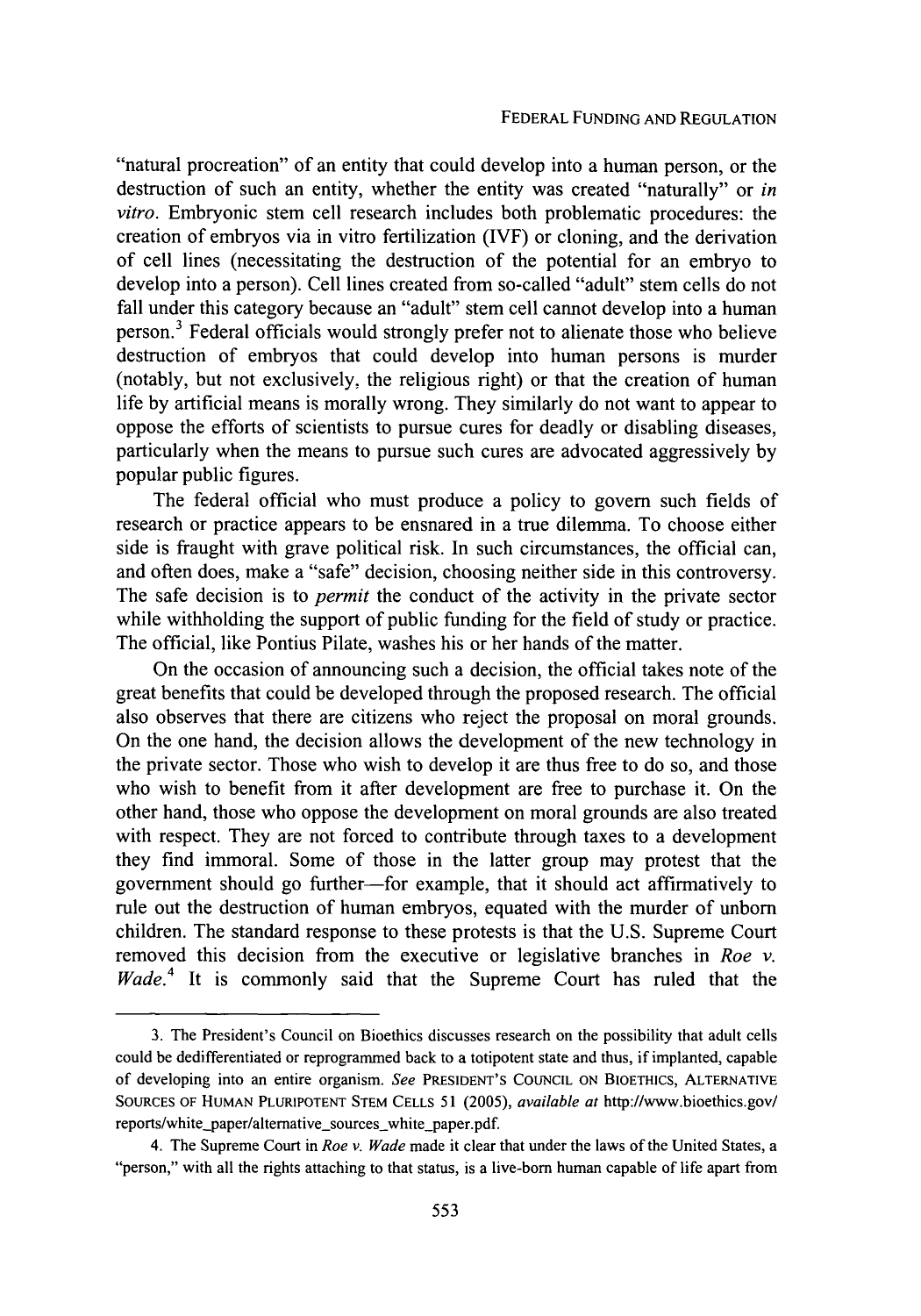IX:2 **(2009)**

government may not unduly burden a woman seeking an abortion, even if she gives no reason to justify it.<sup>5</sup> It seems even more difficult to intervene when embryonic cells are destroyed for a health-promoting reason such as research on therapies. With the passage of the Dickey-Wicker Amendment in the mid-1990s,  $6$  and bolstered by presidential actions in the Bush Administration,  $7$  federal action regarding embryonic stem cell research has become a classic example of hand-washing. Although the policy landscape has changed somewhat under the Obama Administration,<sup>8</sup> it remains to be seen whether new federal funds and regulation will actually be devoted to stem cell research involving human embryos.

In this Article, I will investigate the implications of this federal habit of evading policy decisions that either support or prevent advances in the field of reproductive biology. Part I will examine the history of federal fund withholding, outlining the statutory and executive interventions that contributed to this system. Part II will explore the ways that embryonic stem cell researchers and many of their colleagues interact with federal regulations on research, particularly regulation by the Food and Drug Administration (FDA) and the Department of Health and Human Services (HHS). Finally, Part **III** will outline some of the recent consequences of past withholding of federal funds.

# I. A BRIEF HISTORY OF WITHHOLDING OF FEDERAL FUNDS FROM EMBRYONIC STEM CELL RESEARCH

Since 1973, the year of the *Roe v. Wade* decision, the federal government has decided to withhold federal funding for the support of many research or

the body of his or her mother. Roe v. Wade, 410 U.S. 113, 163 (1973) ("With respect to the State's important and legitimate interest in potential life, the 'compelling' point is at viability."). Since that decision, executive or legislative attempts to declare frozen stem cells to be "persons" in circumstances where they will never be positioned to become live-born humans seem in direct conflict with the jurisprudence of *Roe.* Additionally, since the pregnant woman has the right to make decisions about her fetus, she would certainly seem to have the fight to make decisions about the cells that would make up that fetus. As a recent article demonstrates, most couples who have stored frozen embryos opt for their use in research over any other method of disposal. Anne Drapkin Lyerly & Ruth R. Faden, *Embryonic Stem Cells: Willingness To Donate Frozen Embryos for Stem Cell Research,* 317 SCIENCE 46, 47 (2007).

5. Roe v. Wade, 410 U.S. 113 (1973); *see also* Planned Parenthood of Se. Pa. v. Casey, *505* U.S. 833 (1992).

6. Balanced Budget Downpayment Act of 1996, Pub. L. No. 104-99, §128, 110 Stat. 26, 34 (1996).

7. Exec. Order No. 13,435, 72 Fed. Reg. 34,591 (June 22, 2007); Press Release, Office of the Press Sec'y, White House, President Discusses Stem Cell Research (Aug. 9. 2001), *available at* http://georgewbush-whitehouse.archives.gov/news/releases/2001/08/20010809-2.html.

*8. See* Exec. Order No. 13,505, 74 Fed. Reg. 10,667 (Mar. 9, 2009).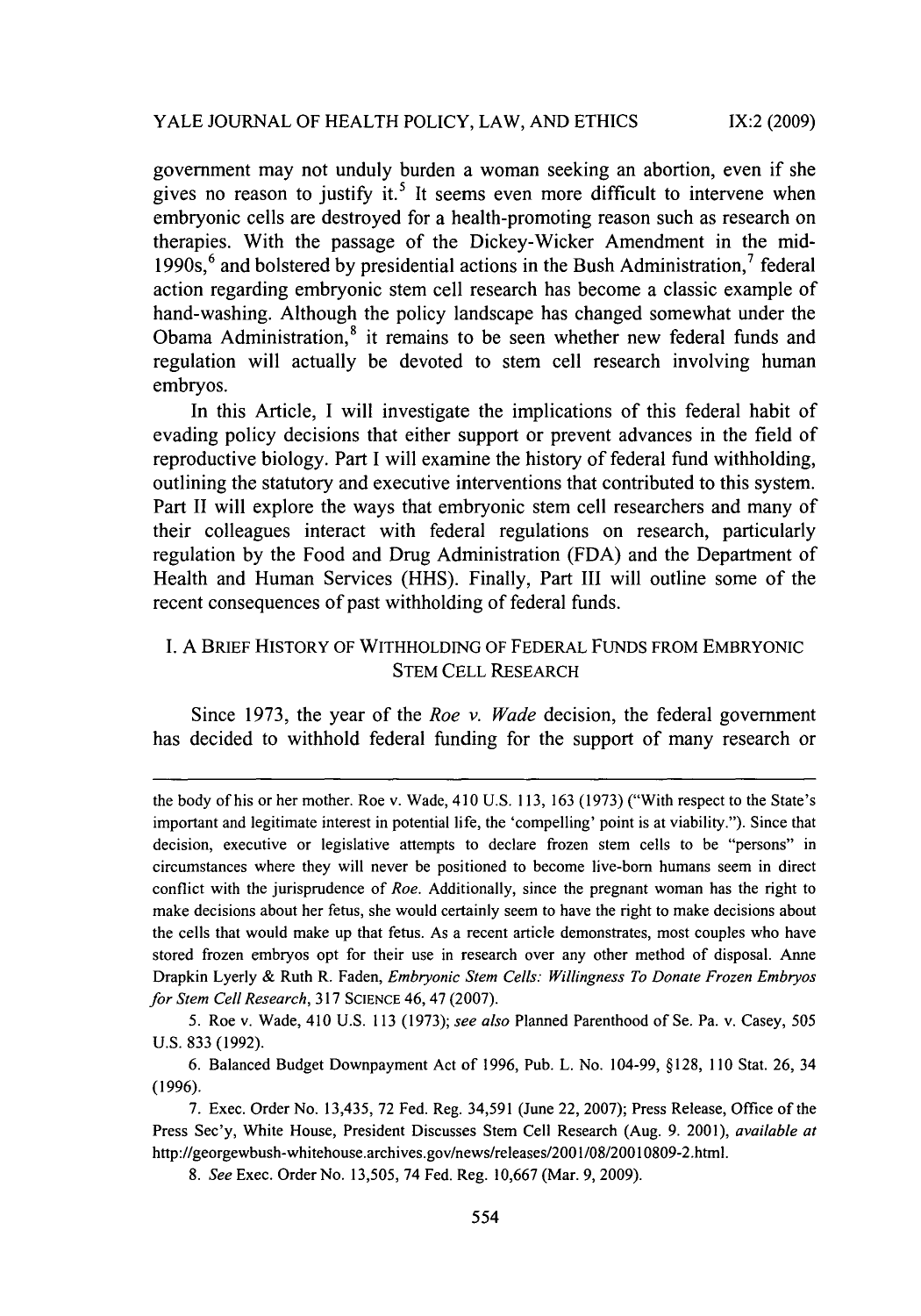service activities in the field of reproductive biology. It has been particularly restrictive of those activities that are designed either to create an entity that could develop into a human person by any means other than "natural procreation" or to destroy such an entity whether it was created "naturally" or *in vitro.* Among the activities that have had their federal support terminated, forbidden, or suspended by federal legislation or executive order are *in vitro* fertilization, fetal research, therapeutic transplantation of tissues derived from human fetal tissue, and cloning of humans.<sup>9</sup> The most recent example was President George Bush's first use of his veto power in July of 2006 to block the enactment of H.R. 810, the Stem Cell Research Enhancement Act of 2005.<sup>10</sup>

Within a year of the *Roe v. Wade* decision, Congress passed the National Research Act,  $^{11}$  Title II of which established the National Commission for the Protection of Human Subjects of Biomedical and Behavioral Research (National Commission).<sup>12</sup> This legislation was enacted in response to public concern over multiple reports of abuses in research involving human subjects. One of the exposés of abuse in this field concerned research on "newly delivered live fetuses  $\ldots$  before they died."<sup>13</sup>

Two provisions in the Congressional mandate to the Commission signaled the high priority assigned by Congress to addressing the ethical problems presented by proposals to perform research on fetuses.<sup> $14$ </sup> Firstly, in an act that allotted two years to a comprehensive investigation of all research involving human subjects, Congress directed the Commission to report on research on the fetus within four months. 15 Secondly, pending receipt of this report, Congress imposed its only moratorium on the conduct or support by the Department of Health, Education, and Welfare of all "research . . . on a living human fetus, before or after the induced abortion of such fetus, unless such research is done

*<sup>9.</sup> See, e.g.,* John Garvish, *The Clone Wars: The Growing Debate over Federal Cloning Legislation,* 2001 **DUKE** L. **& TECH.** REV. 0022, http://www.law.duke.edu/journals/dltr/ articles/2001 dltr0022.html (discussing proposed regulation of research involving human cloning).

<sup>10.</sup> Press Release, Office of the Press Sec'y, White House, Message to the House of Representatives (July 19, 2006), *available at* http://georgewbush-whitehouse.archives.gov/ news/releases/2006/07/20060719-5.html; *see also* Stem Cell Research Enhancement Act of 2005, H.R. 810, 109th Cong. (2005).

<sup>11.</sup> National Research Act, Pub. L. No. 93-348, 88 Stat. 342 (1974) (codified at 42 U.S.C. § 2891-1) (repealed).

<sup>12.</sup> *Id.; see also* ROBERT **J.** LEVINE, **ETHICS** AND **REGULATION** OF CLINICAL RESEARCH 297 (2d ed. 1988).

<sup>13.</sup> *See* ALBERT R. **JONSEN,** THE BIRTH OF **BIOETHICS** 94 (1998).

<sup>14.</sup> *See* John C. Fletcher & Joseph D. Shulman, *Fetal Research: The State of the Question,* **HASTINGS CENTER** REP., Apr. 1985, at 6, 6 (1985); Robert J. Levine, *Symposium on Definitions of Fetal Life,* 23 CLINICAL RES. 103, 103 (1975).

<sup>15.</sup> National Research Act, Pub. L. No. 93-348, § 202(3)(B), 88 Stat. 342, 350 (1974).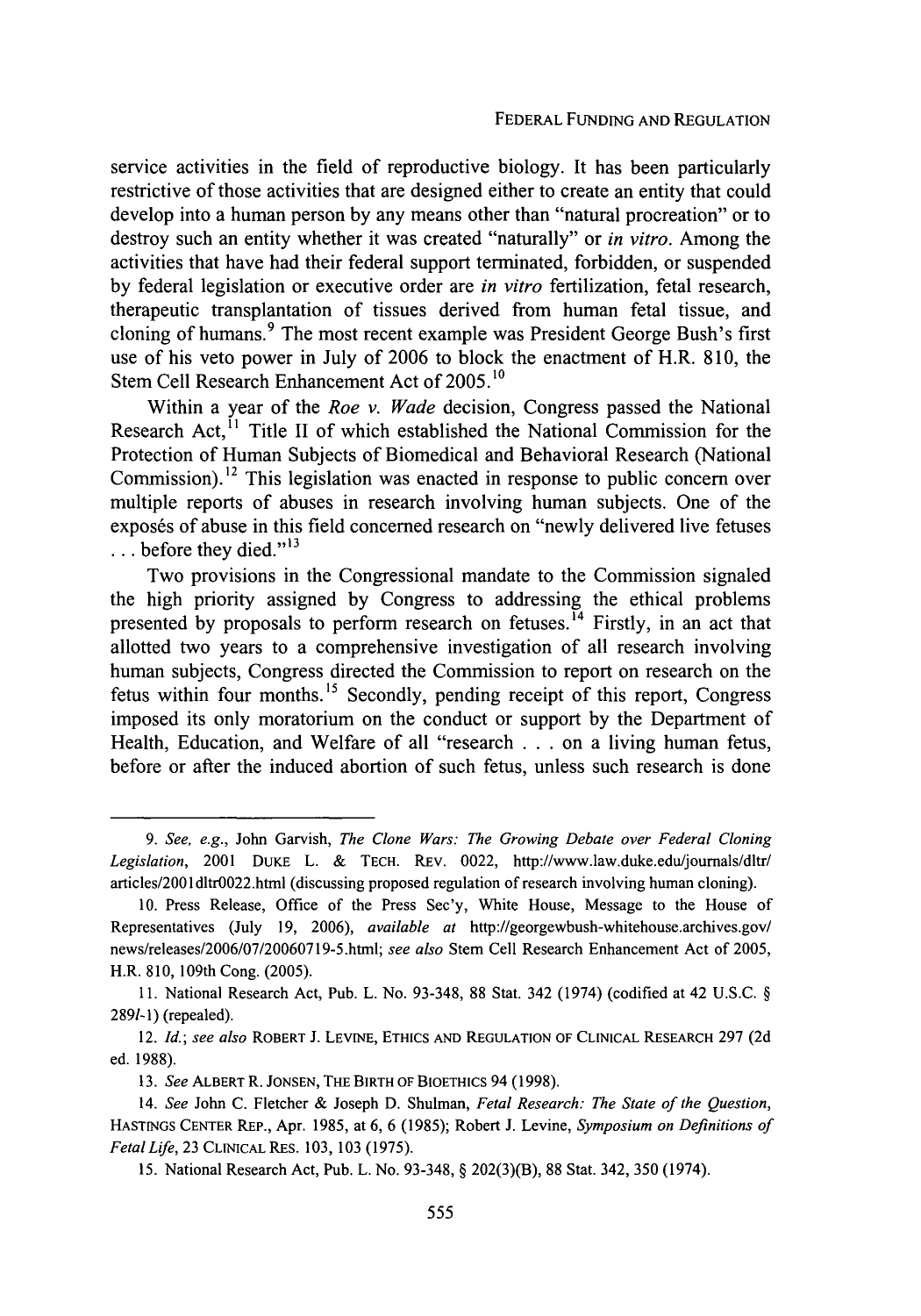for purposes of assuring the survival of such fetus." **16**

Very similar language was chosen fourteen years later by the Assistant Secretary for Health when he imposed a ban on the conduct of another category of research on the human fetus: "The Assistant Secretary for Health, Department of Health and Human Services, is instituting a moratorium, effective immediately, on research funded by the Public Health Service (PHS) utilizing human fetal tissue, obtained from induced abortions, for therapeutic transplantations."<sup>17</sup> It is worth noting that the language chosen by Congress and by the Assistant Secretary contains an implicit acknowledgement of the limits of the federal government's constitutional authority to regulate. In the field of research involving human subjects, the authority to regulate activities for which the federal government provides funding in the form of grants or contracts is established by the "conditional spending power" provisions of the Constitution.<sup>18</sup> Similarly, the regulatory power of the FDA is established by the constitutional authority to regulate interstate commerce. According to the Tenth Amendment, "The powers not delegated to the United States by the Constitution, nor prohibited by it to the States, are reserved to the States respectively, or to the people."<sup>19</sup>

There is one apparent substantive difference between the targets of the two moratoria. In its charge to the National Commission, by specifying that its moratorium applies only to the living human fetus, Congress suggested that its primary concern was for the well-being of the individual fetus. This was also reflected in its exclusion from the moratorium of "research **...** done for purpose of assuring the survival of such fetus."<sup>20</sup> The Assistant Secretary, by specifying that the moratorium applied only to "induced abortion," as distinguished from spontaneous abortions (or miscarriages), seemed primarily concerned with the moral legitimacy of induced abortions.<sup>21</sup>

These apparent differences notwithstanding, the arguments presented by those who opposed fetal research in both cases focused on the morality of abortion, which was discussed as indistinguishable from the destruction of human embryos. Abortion was portrayed as murder of an innocent child. The conduct of research on fetuses or on their tissues was characterized as lending legitimacy to the "abortion industry," as providing incentives to women to have abortions, and as a revealing conspiracy of physicians and researchers to increase the supply of "research material." The conduct of research on the fetus was

**<sup>16.</sup>** *Id. §* **213, 88** Stat. at **353.**

**<sup>17.</sup> NAT'L INSTS.** OF HEALTH, **NIH GUIDE** FOR **GRANTS AND CONTRACTS** (1988), *available at* http://grants.nih.gov/grants/guide/historical/1988\_05\_09\_Vol\_17\_Special\_Notice.pdf.

<sup>18.</sup> U.S. **CONST.** art I, § 8, cl.1.

<sup>19.</sup> U.S. **CONST.** amend. X.

<sup>20.</sup> National Research Act, Pub. L. No. 93-348, § 213, 88 Stat. 342, 353 (1974).

*<sup>21.</sup> Id.*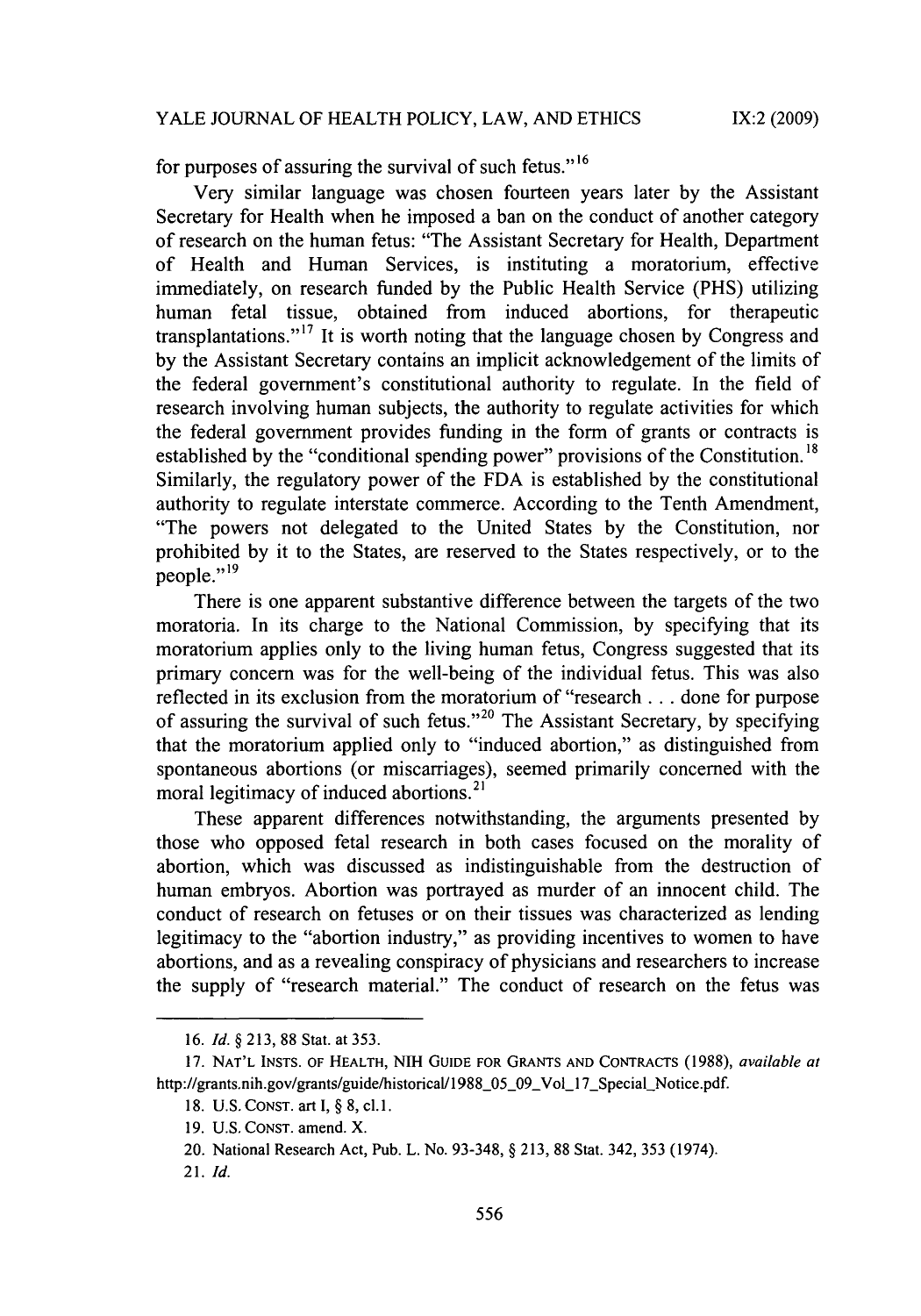portrayed as material cooperation in an evil act. The proponents of fetal research, in addition to presenting the benefits that could be realized through the conduct of such research, directed much of their energy toward refuting their opponents' claims. They concentrated particularly on rejecting their opponents' claims about the moral status of the fetus at various stages of its development.<sup>22</sup>

Research and any derived therapies that utilize stem cell lines created from embryos, whether cloned or created by *in vitro* fertilization, evoke similar concerns. That is, those who oppose the *in vitro* creation or use of embryos for research purposes characterize this research as legitimizing these practices. Under current regulations, however, given Congressional restrictions still in force.<sup>23</sup> the creation of new embryos for research is not permissible with federal funding. While there is no explicit "ban" on embryo research, and while federal funds can now support research on existing lines or lines derived without federal funding, $24$  the use of federal funding to create new cell lines remains prohibited through the Dickey-Wicker Amendment of 1995 since its passage.<sup>25</sup> This amendment has been carried over through NIH appropriations acts every year since. This amendment indicates that, in research supported by federal funds, embryos cannot be created for research purposes or "destroyed, discarded, or knowingly subjected to risk of injury or death greater than that allowed for research on fetuses *in utero*" in other federally funded research.<sup>26</sup> That is,

23. *See* Sheryl Gay Stolberg, *New Stem Cell Policy To Leave Thorniest Issuse to Congress,* N.Y. **TIMES,** Mar. 9, 2009, at **Al.**

25. Balanced Budget Downpayment Act of 1996, Pub. L. No. 104-99, §128, 110 Stat. 26, 34 (1996).

26. *See, e.g.,* **OFFICE** OF MGMT. & **BUDGET, BUDGET** OF THE **UNITED** STATES **GOVERNMENT, FISCAL** YEAR 2005, Appendix § 510, at 735-36, *available at* http://georgewbush-whitehouse.  $archives.gov/omb/budeet/fy2005/pdf/appendix/lab.pdf$ . Such language has appeared in the appropriations bills each year since FY 2002. In his State of the Union Address in January 2008, President Bush reasserted his determination to ban the use of federal funds to do research on embryonic stem cells:

On matters of life and science, we must trust in the innovative spirit of medical researchers and empower them to discover new treatments while respecting moral boundaries. In November, we witnessed a landmark achievement when scientists discovered a way to reprogram adult skin cells to act like embryonic stem cells. This breakthrough has the potential to move us beyond the divisive debates of the past by extending the frontiers of medicine without the destruction of human life.

Press Release, Office of the Press Sec'y, White House, President Bush Delivers State of the Union Address (Jan. 28, 2008), *available at* http://georgewbush-whitehouse.archives.gov/news/

<sup>22.</sup> There are several collections of references on this topic. For an early overview, see LEVINE, *supra* note 12, at 299. Collections of papers may also be found in DEP'T OF HEALTH, **EDUC.,** & WELFARE, **APPENDIX:** RESEARCH **ON** THE **FETUS** (1976) and *Human Fetal Tissue Transplantation Research Panel: National Institutes of Health, in* **SOURCE** BOOK IN **BIOETHICS:** A **DOCUMENTARY** HISTORY 103 (Albert R. Jonsen, Robert M. Veatch & LeRoy Walters eds., 1998).

<sup>24.</sup> *Id.; see also* Exec. Order No. 13,505, 74 Fed. Reg. 10,667 (Mar. 9, 2009).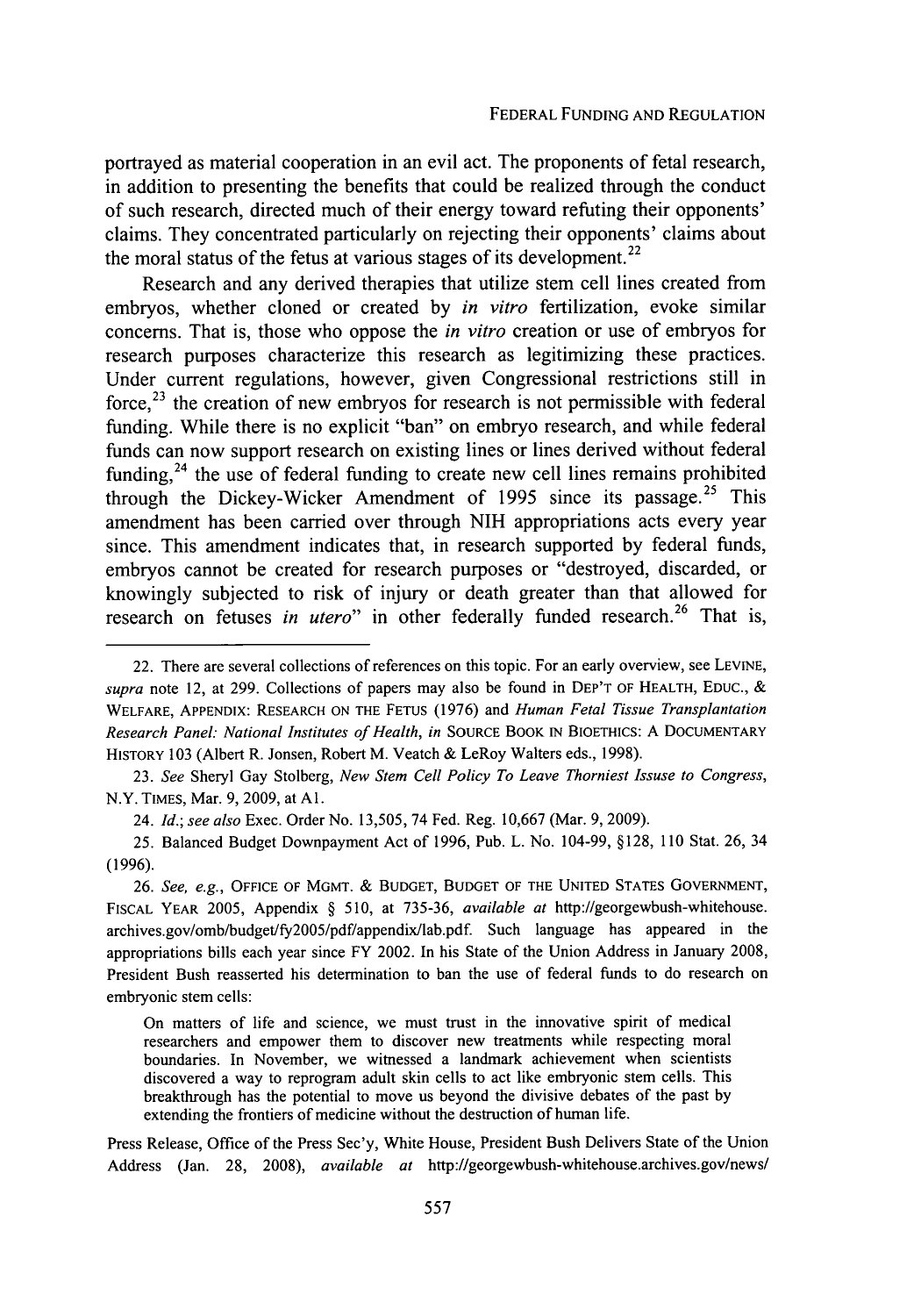research must either promote or at least avoid shortening the life of the embryo. Accordingly, creating embryos for research purposes and deriving embryonic stem cell lines from embryos are not permitted.

After his August 9, 2001 announcement,<sup>27</sup> which limited the permissibility of embryonic stem cell research, President Bush decided to retain the language of the Dickey Wicker Amendment. Further, Bush chose to add language governing funds for research on stem cell lines already created.<sup>28</sup> The "bad deeds" of creating embryos through IVF and then destroying embryos were already done in the private sector, but the public sector could reap the benefits of stem cell research. Any cloning technology used to create stem cells of course would have to be in the private sector, if it was not explicitly banned by state laws. President Bush reaffirmed these restrictions in July of 2006 when he vetoed the Stem Cell Research Enhancement Act of  $2005$ <sup>29</sup> Without further Congressional action to overturn the Dickey-Wicker Amendment, this funding structure will persist to some extent despite President Obama's recent executive order;<sup>30</sup> although federal funds may now support research on all existing stem lines and those yet to be derived with non-federal funding, researchers may not use federal money to create new lines.

#### II. FEDERAL REGULATION OF RESEARCH INVOLVING HUMAN SUBJECTS

Research designed to develop novel therapeutic, diagnostic, or preventive agents (hereafter called "therapies") is generally regulated by the federal Food

29. Message to the House of Representatives Returning Without Approval the "Stem Cell Research Enhancement Act of 2005," 42 WEEKLY COMP. PRES. Doc. 1365 (July 19, 2006).

releases/2008/01/20080128-13.html.

<sup>27.</sup> Press Release, Office of the Press Sec'y, White House, President Discusses Stem Cell Research (Aug. 9. 2001), *available at* http://georgewbush-whitehouse.archives.gov/news/releases/ 2001/08/20010809-2.html.

<sup>28.</sup> For one example of Bush's support, see Office of Management & Budget, **S.** 1536 - Departments of Labor, Health and Human Services, Education, and Related Agencies Appropriations Bill, FY 2002, Oct. 30, 2001, http://georgewbush-whitehouse.archives.gov/ omb/legislative/ sap/107-1/S 1536-s.html:

The President strongly believes that the Dickey-Wicker Amendment, which for years has ensured that the federal government observes important ethical boundaries at the same time that it provides support for scientific research, should not be altered. The Administration therefore strongly opposes the Senate version of the bill, which modifies the existing language and would signal a weakening of the Federal Government's commitment to protecting human embryos. The Administration strongly supports the House version of the bill, which retains the current language, and includes clarifying report language that is consistent with the President's August 9, 2001 announcement. The President's senior advisors would recommend that he veto the bill if it contains the Senate's language.

<sup>30.</sup> Exec. Order No. 13,505, 74 Fed. Reg. 10,667 (Mar. 9, 2009).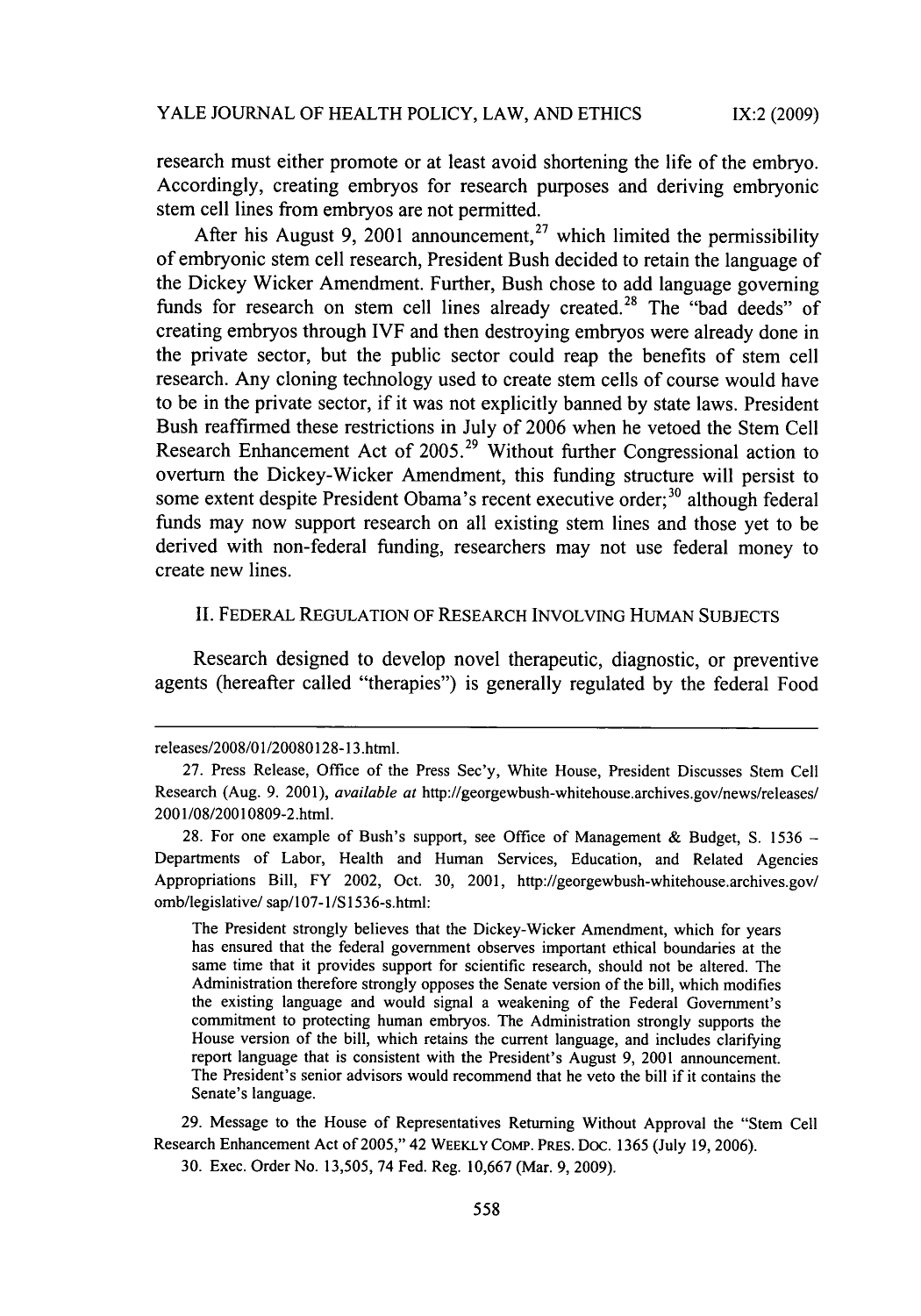and Drug Administration.<sup>31</sup> Research designed to evaluate the safety and efficacy of the novel product must be carried out according to an orderly set of protocols as specified in the regulations and guidelines of the agency (phases **1, 11,** and III). Each of the specific protocols must be reviewed and approved by an Institutional Review Board (IRB) before the research may be initiated. There are detailed regulations specifying protections of the rights and welfare of the research subjects including provisions for negotiating and documenting informed consent. The IRB must determine that the burdens and benefits of research are distributed equitably. The sites of the research are subject to monitoring by agents of the FDA to ensure compliance with the regulations. Other regulations of the FDA authorize inspections of the laboratories in which some aspects of the research are carried out along with quality control activities directed at the manufacture and distribution of the product. Finally, the FDA has the authority to determine if and when regulated "test articles" (novel therapies) may be licensed for commercial distribution. The approval of a "New Drug Application" or a "marketing permit" occurs only after the FDA determines that the product is safe and that its efficacy has been established by trials recognized as adequate and well-controlled.

The FDA does not have jurisdiction over all research designed to develop novel therapies. As noted earlier, the scope of its authority is limited to interstate commerce. Some novel therapies are not products that will be entered into interstate commerce. Notable among these are surgery and "talking psychiatry."

The development and use of some drugs and "biologicals" has taken place entirely within the borders of a single state, and recent state initiatives to fund stem cell research suggests this may become more common.<sup>32</sup> An interesting and highly publicized case in point was the Biotherapeutics Corporation developed in the state of Tennessee by Dr. Robert Oldham and his colleagues.<sup>33</sup> The novel therapies it developed for its patients were not subject to FDA regulation because they were not shipped across state lines. Many of the patients traveled across state lines to get to Tennessee where individualized therapy was made available for them. This was entirely a fee-for-service program and it was not covered by insurance. Criticism was primarily directed at the fact that none but the relatively wealthy could afford this individualized therapy; some commentators also expressed concern that the products employed by Biotherapeutics had not been shown to be safe and effective.

Therapies derived from embryonic cell lines, including those derived from

<sup>31.</sup> For an overview of FDA regulations, see LEVINE, *supra* note 12; and ISLAT Working Group, *ART into Science: Regulation of Fertility Techniques,* 281 SCIENCE 651 (1998).

<sup>32.</sup> *See* James W. Fossett, *Beyond the Low-Hanging Fruit: Stem Cell Research Policy in an Obama Administration,* 9 YALE J. HEALTH POL'Y L. & ETHICS 523 (2009).

<sup>33.</sup> *See* Paul Cotton, *Treatments of Last Resort?,* 17 HARV. HEALTH LETTER 9 (1991); Steven Flax, *Leading-Edge Cancer Treatments for Sale,* FORTUNE, Feb. 17, 1986, at 77.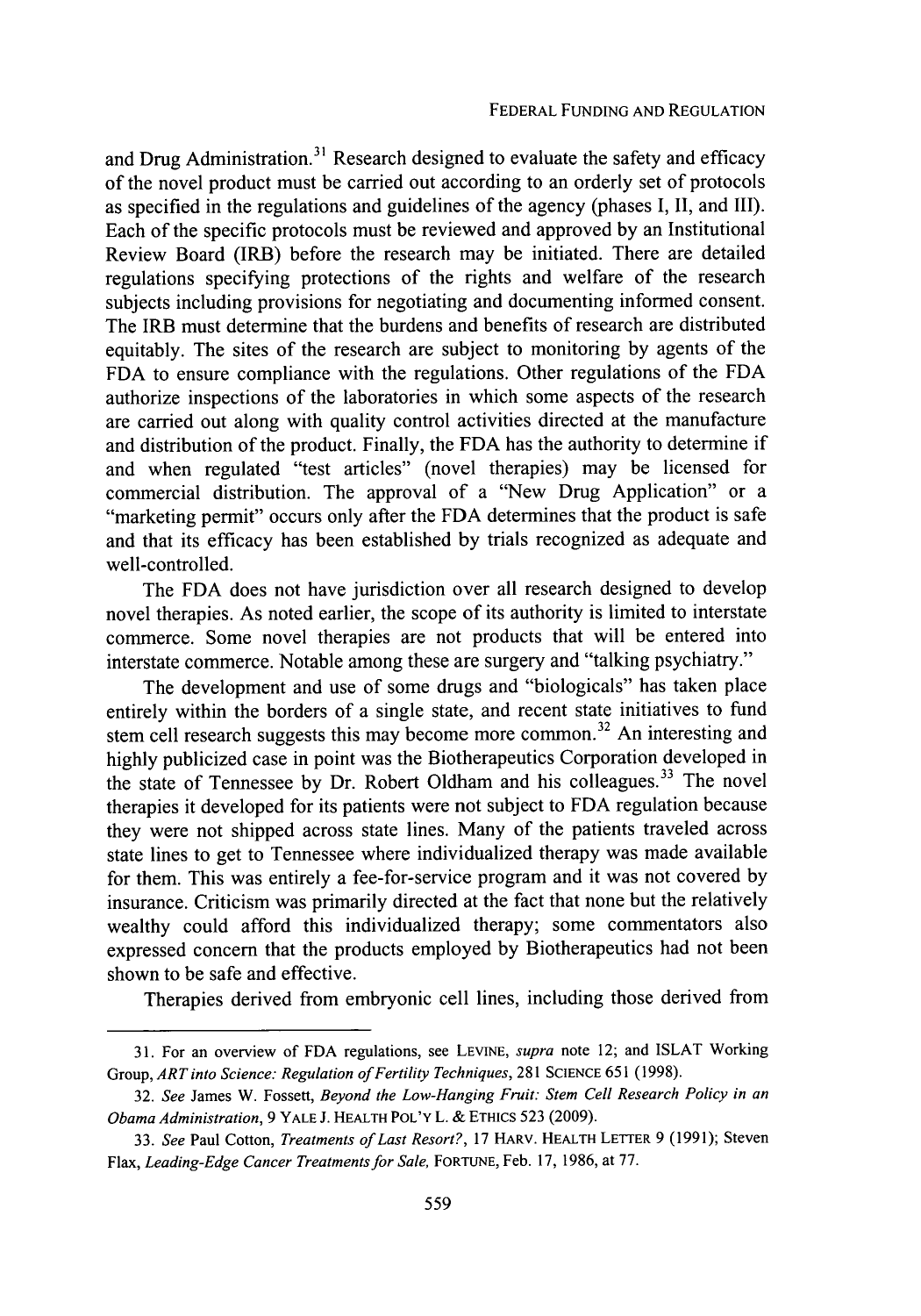IX:2 **(2009)**

cell lines available for federally-funded research, would fall under the FDA regulations insofar as they were intended for use in humans.<sup>34</sup> However, it is conceivable that for therapies derived from cloning, interstate commerce need not necessarily take place. Just as in the Oldham case, all the necessary materials could be developed and utilized within the confines of a single state. Other therapies developed from existing embryonic stem cell lines, or from a "universal" cell line if and when it is created, could have interstate uses and, if so, would be regulated by the FDA.

The federal government also has the authority and responsibility to regulate research and health care practices that are funded at least partially by the federal government. In the field of health care research, most of the funding is in the form of grants and contracts from HHS. The federal regulations for the protection of human subjects for almost all federally-funded research are called the Common Rule;<sup>35</sup> its provisions for IRB review and informed consent are substantially similar to those in the FDA regulations. In addition, all applications for federal funds to support research must be reviewed and approved by committees of experts to determine that they are scientifically meritorious and that the researchers have the requisite skills and facilities to perform the research successfully; at the NIH, for example, these committees are called Initial Review Groups (IRG) or Study Sections. After review by the IRG, the applications must also be reviewed by advisory bodies to determine, among other things, whether they match the priorities of the funding institute.

All institutions that receive federal funding to support the conduct of research involving human subjects are required to file an "assurance" with the federal Office for Human Research Protection (OHRP) that they will comply with the federal regulations for the protection of human research subjects.<sup>36</sup> Although the authority of the federal government to regulate research is limited by the Constitution to those activities for which it provides funding or that will produce products for interstate commerce, OHRP requests that institutions receiving such funding promise "voluntarily" to apply the requirements of these regulations to all research carried out within the institution. This is accomplished by adding a commitment to do so to their statements of assurance. Most, but not all, institutions do this.

The voluntary agreement by most research institutions to extend the

<sup>34.</sup> OFFICE FOR HUMAN RESEARCH PROT., DEP'T HEALTH *&* HUMAN SERVS., GUIDANCE FOR INVESTIGATORS AND INSTITUTIONAL REVIEW BOARDS REGARDING RESEARCH INVOLVING HUMAN EMBRYONIC STEM CELLS, GERM CELLS **AND** STEM CELL-DERIVED TEST ARTICLES 2 (2002), *available at* http://www.hhs.gov/ohrp/humansubjects/guidance/stemcell.pdf (noting that "cells or test articles regulated as drugs, devices, and biological products" are "subject to FDA regulations").

<sup>35. 45</sup> C.F.R. § 46 (2008). For an overview of DHHS regulations and the Common Rule, see Levine, *supra* note 12.

<sup>36. 45</sup> C.F.R. § 46.103 (2008).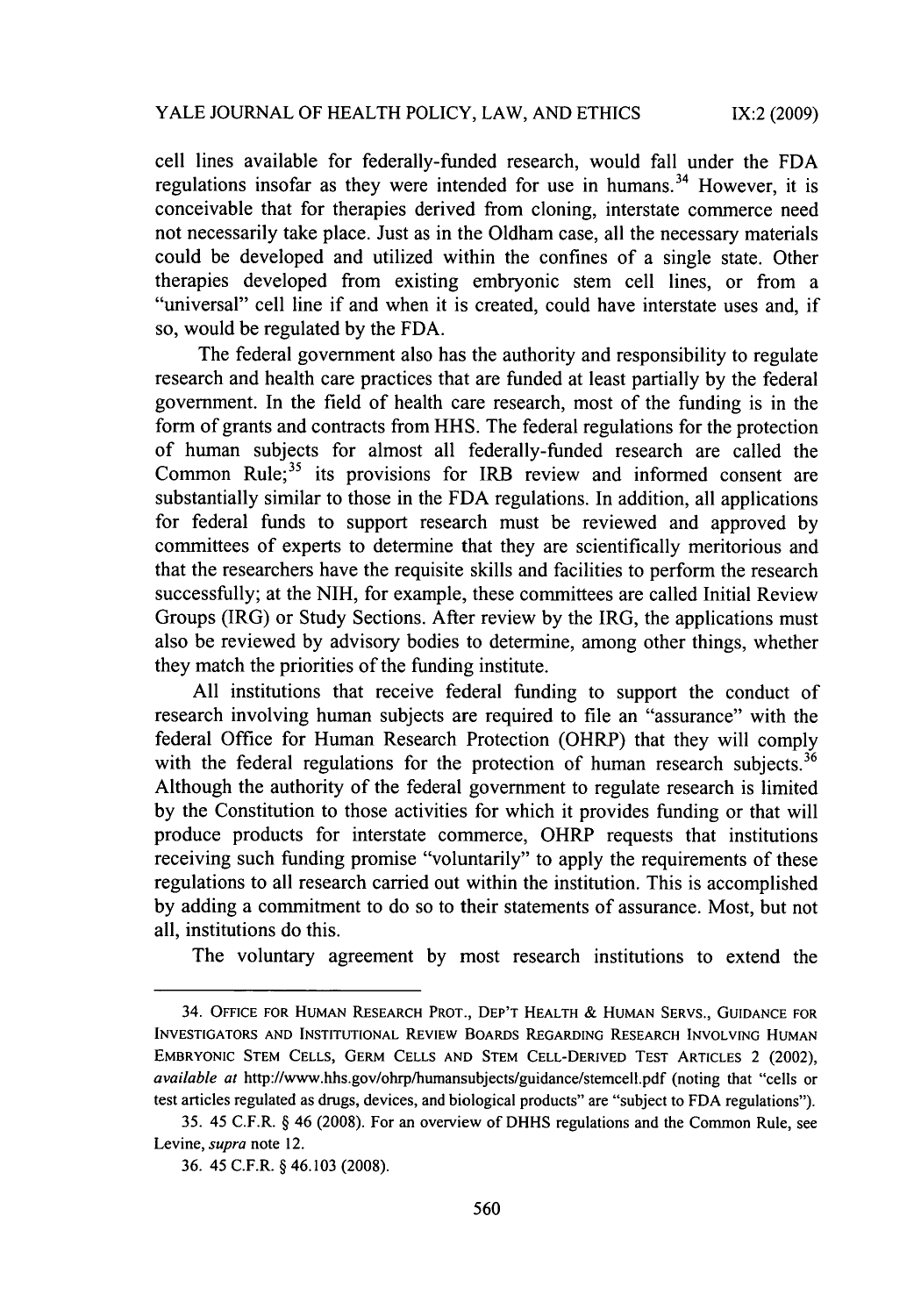applicability of the Common Rule to all research conducted within the institution has the good effect of ensuring, for example, that all research conducted within the institution will be reviewed by an IRB and that informed consent will meet the federally mandated standards. However, the effects of such voluntary compliance in the field of assisted reproductive technology (ART) are difficult to assess. Lack of federal (or other external) funding serves as a disincentive to some university hospitals or other research institutions to allow such research and development activities within the institution; particularly in the early stages of development, the institutions may lack confidence that they will recover the costs of the development without subsidy. Moreover, many researchers (and not just those who are unethical or unscrupulous) would likely prefer to carry out their research and practice activities in clinics that receive no federal research funds and other settings that are beyond the reach of increasingly burdensome human subject protection bureaucracies.<sup>37</sup>

## III. CONSEQUENCES OF WITHHOLDING OF FEDERAL FUNDING

When the federal government withholds or withdraws funding from a field of research, there are often consequences that adversely affect the rights and welfare of the people. This is particularly problematic when the research is designed to develop a therapeutic intervention that is not covered by FDA regulations. In short, all of the checks and balances mentioned earlier in this paper are likely to be absent.

ART is a field of research and practice that serves as a good case study for evaluating the adverse consequences of withholding federal funding for a field of research designed to develop therapeutic interventions. In her excellent brief overview of the regulation (or lack thereof) of ART, Rebecca Dresser begins by noting that "[r]eferences to the 'Wild West' of infertility treatment are common."<sup>38</sup> Dresser summarizes the main features of the problem as follows:

Because novel ART procedures are not covered by the FDA approval process that governs drugs and other medical products, ART procedures need not meet FDA safety and efficacy standards before entering the clinical arena. The National Institutes of Health and other federal agencies rarely support research relevant to ART; thus, innovative approaches may be tried in the clinical setting without prior research ethics review. Because insurance coverage for ART is quite limited, reimbursement requirements fail to promote quality care. Moreover, because ART interventions may be performed outside hospital

<sup>37.</sup> Norman Fost & Robert **J.** Levine, *The Dysregulation of Human Subjects Research,* **298** JAMA 2196 (2007); Robert J. Levine, *Institutional Review Boards: A Crisis in Confidence,* <sup>134</sup> **ANNALS INTERNAL MED.** 161 (2001).

<sup>38.</sup> Rebecca Dresser, *Regulating Assisted Reproduction,* **HASTINGS CENTER** REP., Nov.-Dec. 2000, at 26, 26.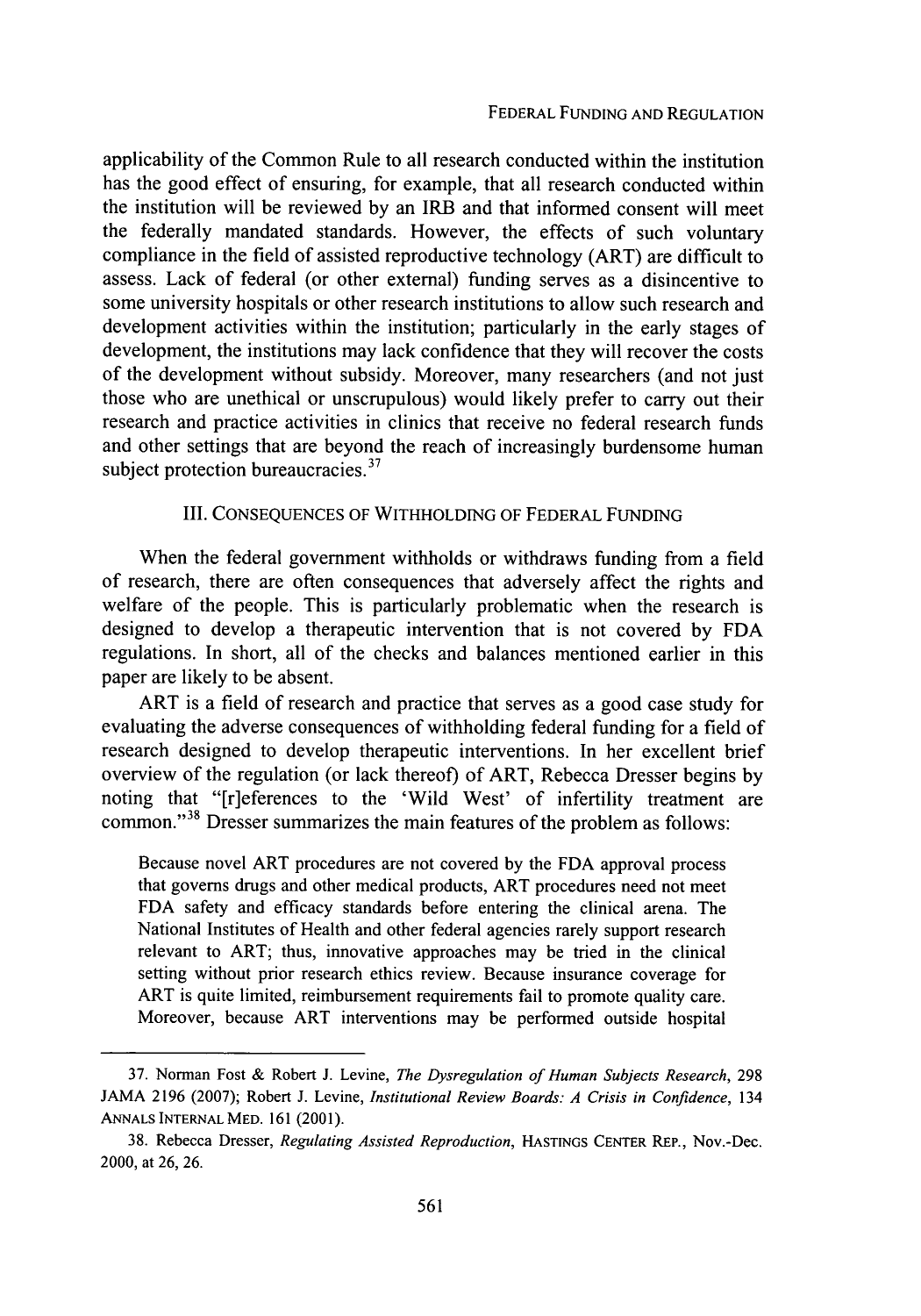IX:2 **(2009)**

settings, hospitals are not able to screen out unqualified practitioners. Last, the malpractice system's ability to stimulate quality care is weakened by difficulties in proving negligence, causation, and harm on behalf of patients who fail to have children or have children with health problems.<sup>39</sup>

Lack of IRB review in the field can have many additional consequences. For example, the research may proceed without "independent" assessment of the risks and benefits of participation. Procedures for obtaining and documenting informed consent may fall short of standards federally mandated under the Common Rule and corresponding FDA guidelines. Research may also proceed without assurance that there is equitable distribution of its burdens and benefits, undermining established duties of justice, beneficence, and nonmaleficence. With regard to the latter, owing to the lack of external funding, even during the "investigational" stage, the interventions are most likely to be tested on patients who can pay for them. Subsequently, owing to the lack of insurance coverage, the use of such procedures is generally limited to the relatively wealthy who can finance these therapeutic interventions out-of-pocket.<sup>40</sup>

Lack of FDA involvement means that there is no monitoring for compliance with FDA standards for, among other things, high-quality laboratory services. Moreover, unsupervised research lacks an enforceable standard for determining whether and when it is appropriate to move out of the investigational stage to make a technology available as part of the routine and accepted practice of medicine. 41 Lack of federal funding also removes the various review policies and procedures designed to ensure both high quality in research methodologies and facilities and the competence of the investigators.

There are some federal regulations concerned with  $ART<sup>42</sup>$  For example, federal law requires IVF programs to report their treatment success rates to the Centers for Disease Control and Prevention (CDC), which publishes these data annually. The Federal Trade Commission has issued "cease and desist" orders to several IVF clinics whose advertisements misrepresented their success rates. The FDA is developing rules to screen sperm, egg, and embryo donors for communicable diseases. The CDC has developed standards for labs and professionals performing ART services and some states are considering incorporating them into law. In general, however, these regulatory activities stop far short of providing the level of protection for subjects and patients that is customary for those therapeutic interventions that are either regulated by the

<sup>39.</sup> *Id.* at 27.

<sup>40.</sup> *See, e.g.,* Neil Davis, *The Constitutionality of Fetal Experimentation Statutes: The Case of* Lifchez v. Hartigan, 25 J. HEALTH & HOSP. L. 37 (1992); Dresser, *supra* note 38, at 27.

<sup>41.</sup> *See* Jason Christopher Roberts, *Customizing Conception: A Survey of Preimplantation Genetic Diagnosis and the Resulting Social, Ethical and Legal Dilemmas,* 2002 DuKE L. & **TECH.** REv. 0012.

<sup>42.</sup> *See* Dresser, *supra* note 38.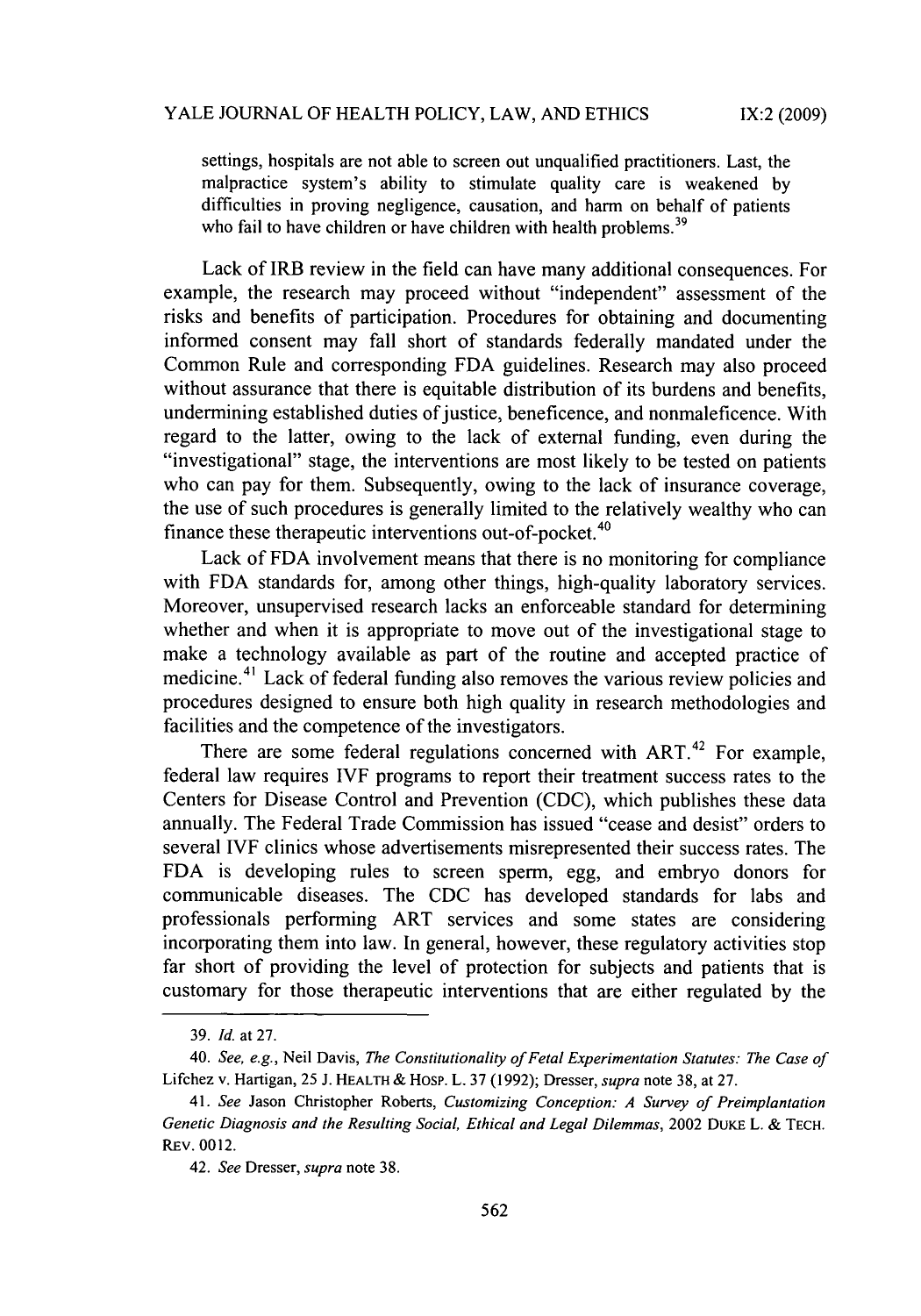FDA or funded by the federal government.<sup>43</sup>

## **CONCLUSION**

When a field of research or a particular project entails either the creation by any means other than "natural procreation" of an entity that could develop into a human person or the destruction of such an entity, whether the entity was created "naturally" or *in vitro,* it usually incites strong controversies. These controversies are particularly strident when the purpose of the research is to develop products or procedures intended to cure, prevent or relieve lethal or disabling diseases. Those who make policy are presented with a choice between two politically undesirable alternatives. They may side with those who oppose the research, a stance which will be attacked as callous disregard for the well-being of afflicted persons. Or, they may side with those who advocate for the research and be branded as evil in that they condone the murder of innocent babies.

Politicians often evade such criticism by making a safe decision in which they do not take a side. I refer to such a decision as the Pontius Pilate Maneuver: the decision-maker figuratively washes his or her hands of a difficult problem so as to avoid alienation of either of the disputing constituencies. The safe decision is to permit the conduct of the activity in the private sector while withholding the support of public funding for the field of study or practice. The decision has the effect of allowing the development of the new technology in the private sector. Those who wish to develop it are thus free to do so and those who wish to benefit from it once it is developed are free to purchase it. On the other hand, those who oppose the development on moral grounds are also treated with respect. They are not forced to contribute (through their taxes) to a development they find immoral.

Such a decision may have serious consequences that impact both the rights and welfare interests of research subjects and the patients who might be treated with the new product or procedure once it is developed. The withholding of federal funding limits the authority of the federal government to engage in many of its activities that are designed to protect the rights and interests of research subjects and patients. If, as in the case of embryonic stem cell research, the technology that is not a new drug or other therapeutic product that will be introduced in interstate commerce, the FDA has no authority to regulate its development and subsequent introduction into the practice of medicine. Thus, the research and therapeutic use of the technology will proceed without any of the federal checks and balances we rely on to assure that medical research and practice are carried out with due regard for the safety and other interests of subjects and patients; such checks and balances include IRB review and approval, monitoring by the FDA of the sponsor and laboratories, and other

<sup>43.</sup> *See* Robert L. Stenger, *The Law and Assisted Reproduction in the United Kingdom and United States,* 9 J.L. & HEALTH 135 (1994-1995); *see also* Dresser, *supra* note 38.